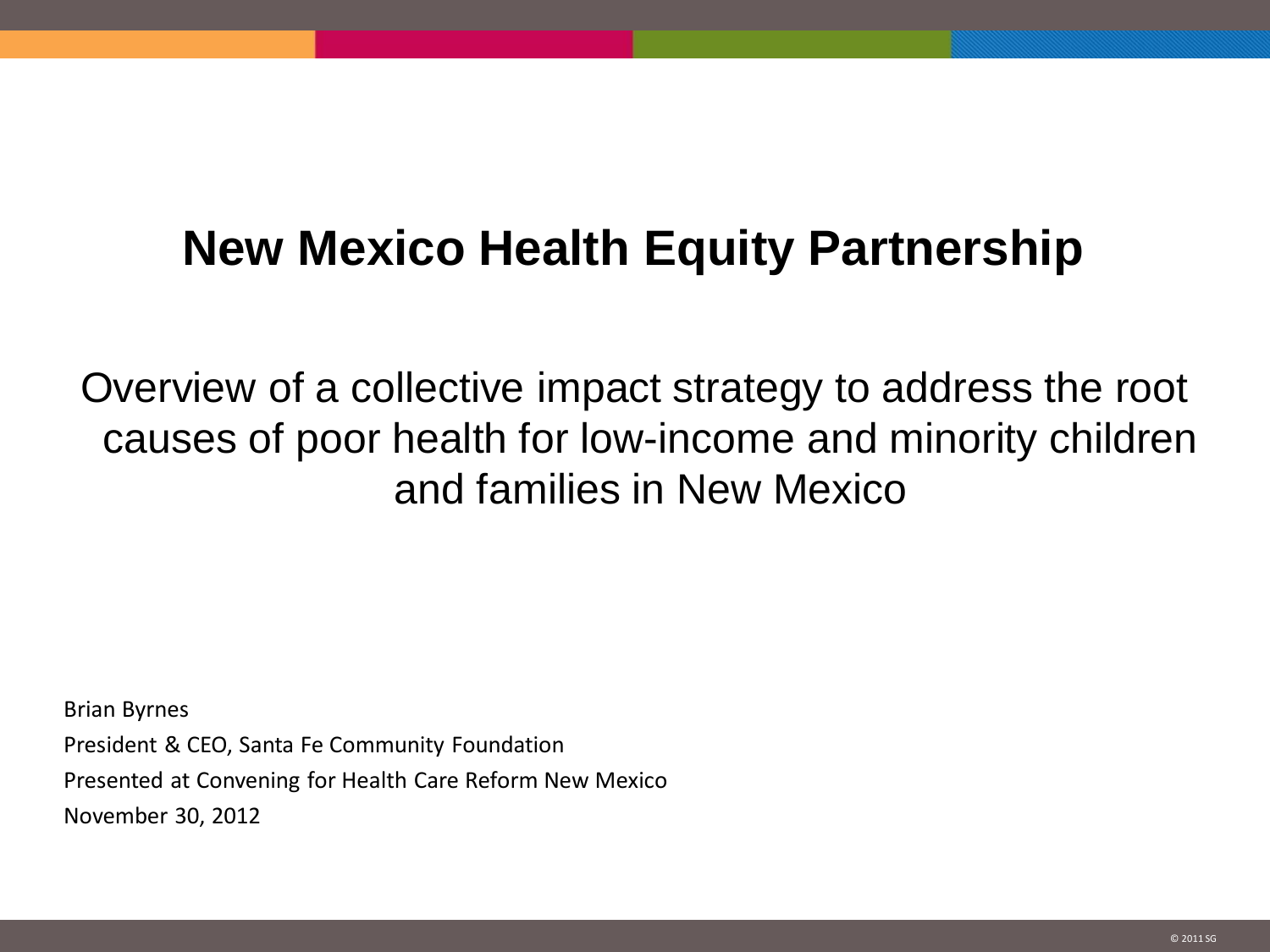## **Achieving Large-Scale Change on Health Disparities Involves Five Key Conditions For Shared Success**

| <b>Common Agenda</b>                                       | A diverse group of participants have a <b>shared vision for change</b><br>including a common understanding of the problem and a joint approach<br>to solving it through agreed upon actions                                          |
|------------------------------------------------------------|--------------------------------------------------------------------------------------------------------------------------------------------------------------------------------------------------------------------------------------|
| <b>Shared</b><br><b>Measurement</b>                        | Collecting data and measuring results consistently across all<br>participants ensures efforts remain aligned and participants hold each<br>other accountable                                                                         |
| <b>Mutually</b><br><b>Reinforcing</b><br><b>Activities</b> | Participant activities must be differentiated while still being<br>coordinated through a mutually reinforcing plan of action                                                                                                         |
| <b>Continuous</b><br><b>Communication</b>                  | Consistent and open communication is needed across the many<br>players to build trust, assure mutual objectives, and appreciate common<br>motivation                                                                                 |
| <b>Backbone Support</b>                                    | Creating and managing collective impact requires a separate organization(s)<br>with staff and a specific set of skills to serve as the backbone for the entire<br>initiative and coordinate participating organizations and agencies |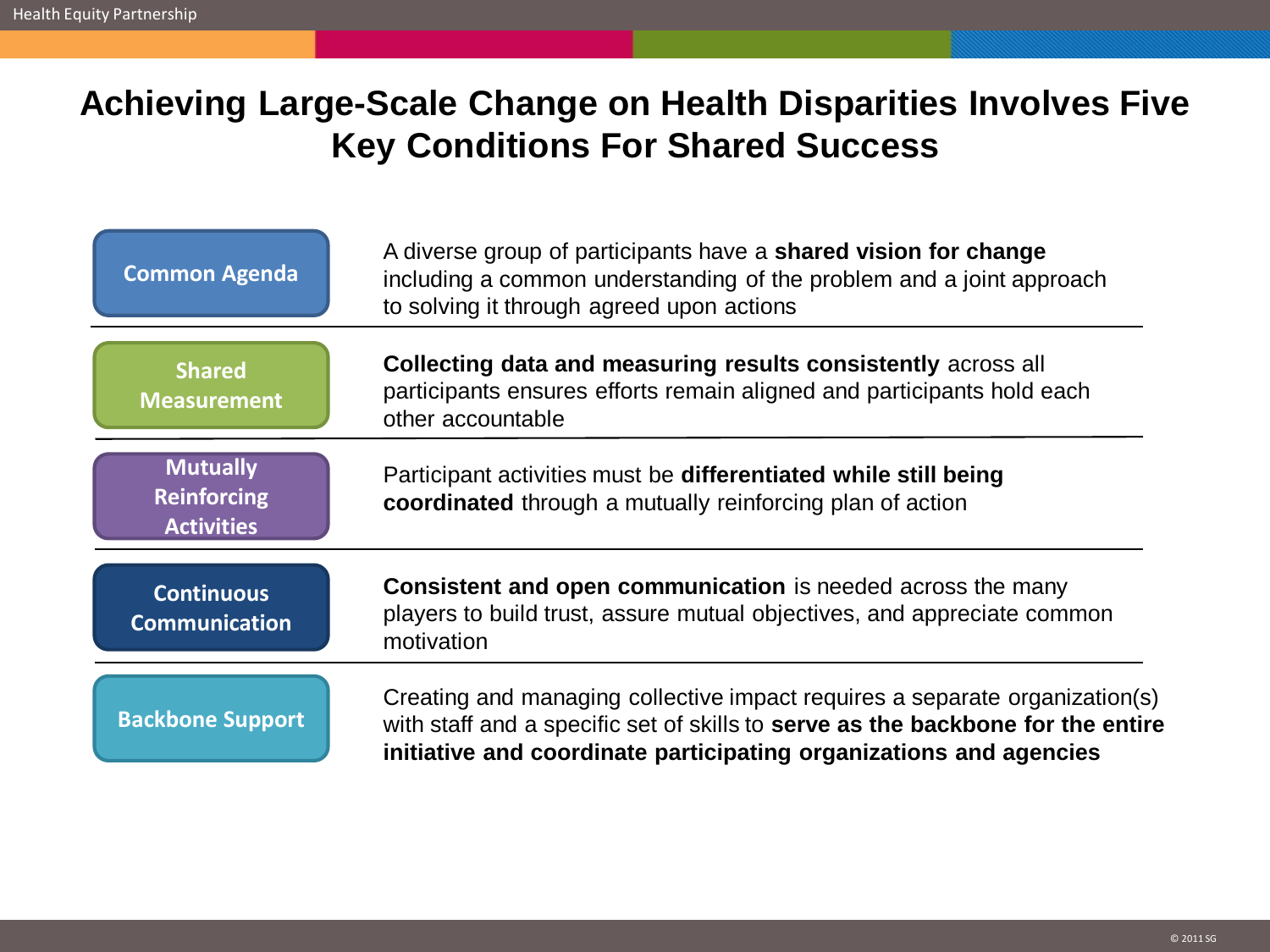**1**

## **Health Equity Partnership has goals that will mobilize communities to reduce health inequities for vulnerable children and families**

#### **Common Agenda**

#### **Problem Definition**:

Racial/ethnic and geographic disparities exist for children in NM due to social and environmental factors.

#### **Key Levers for Change:**

Educate and activate policy makers and community members around the root causes of poor health for low-income and minority populations

#### **Mutually Reinforcing Activities 3**

Transformation requires **coordinated activities among stakeholders** including: private (e.g., WKKF, SFCF, Con Alma, Place Matters, and Human Impact Partners ), government (e.g., Health Councils) and non profits (social service providers)



## **Continuous Communication**

**4**

Currently under development but will include:

- Establishment of a representative and strategic **advisory group**
- **Monitoring & evaluation** of performance against goals
- **Periodic convening** of committed investors for information sharing, progress reporting, etc.



Currently under development but will include:

- **Process**: Completion of capacity building activities for Health Councils, Place Matters Teams, and Health Impact Assessments.
- **Outcomes:** Communities will identify specific health outcomes and policy objectives to achieve them.

### **Backbone Organization**

**5**

Santa Fe Community Foundation will play this role for three years while incubating the Health Equity Institute. The work of this period is to leverage and integrate the work of HIA, NMAHC, and PM. The Institute will become the backbone for this work.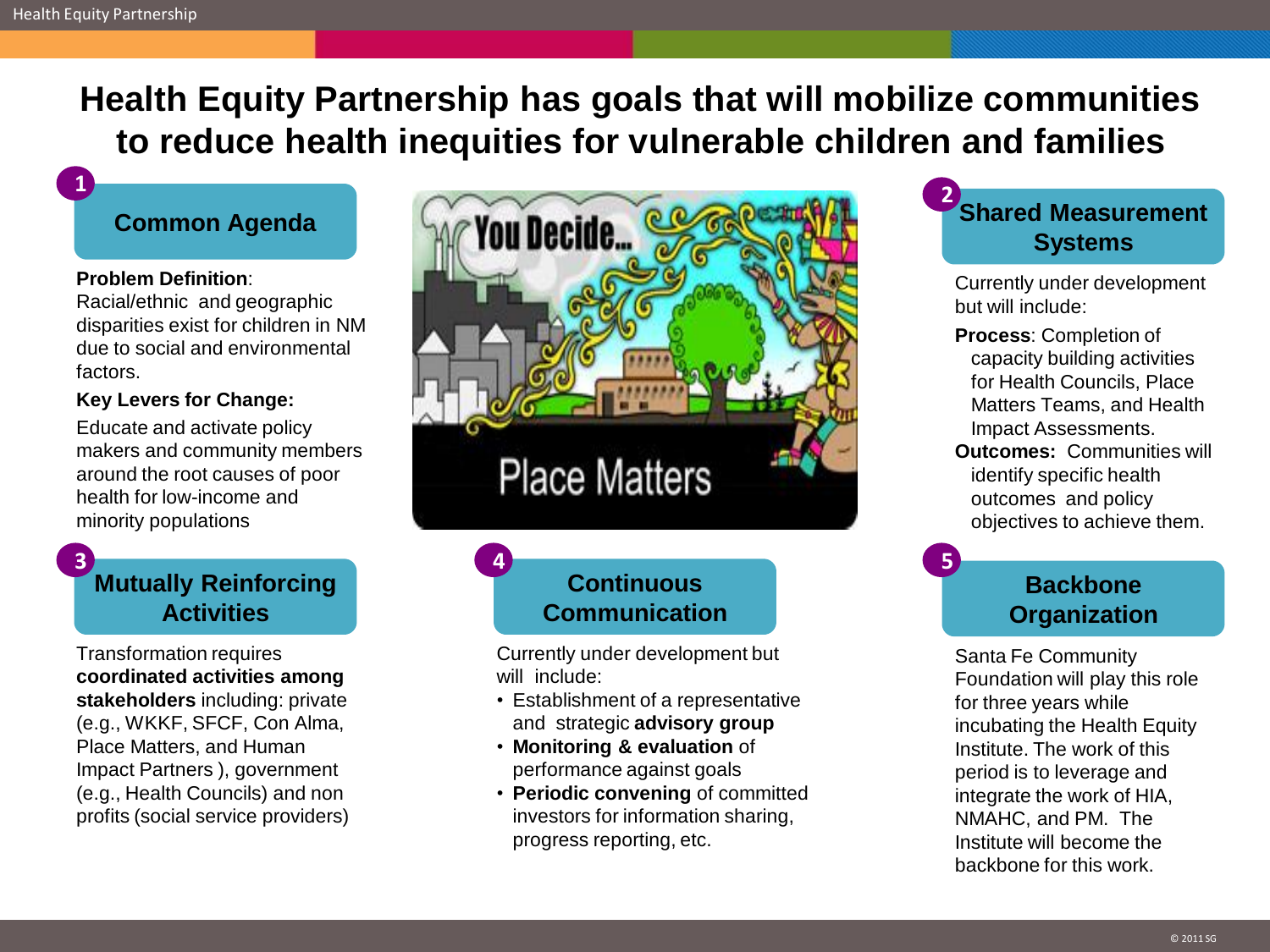## **Values Alignment with SFCF**

- The Santa Fe Community Foundation is devoted to building healthy and vital communities in the region where:
	- Racial, cultural or economic difference that do not limit access to health, education or employment
	- Diverse audiences enjoy the many arts and cultural heritages of our region
	- All sectors of our community take responsibility for ensuring a healthy environment
- To this end, we commit our resources to building:
	- Philanthropy that is robust, effective and focused on critical issues facing the community
		- We create opportunities for foundations and other philanthropic partners to leverage each other's knowledge and resources to achieve lasting change
	- Nonprofits that achieve their missions with excellence
		- We build a sustainable infrastructure that provides nonprofits with technical and financial assistance needed to be highly effective
		- We make it possible for organizations to collaborate in tackling complex community problems, developing promising approaches, and executing shared strategies

### *Incubating this project is aligned with values and functions of SFCF*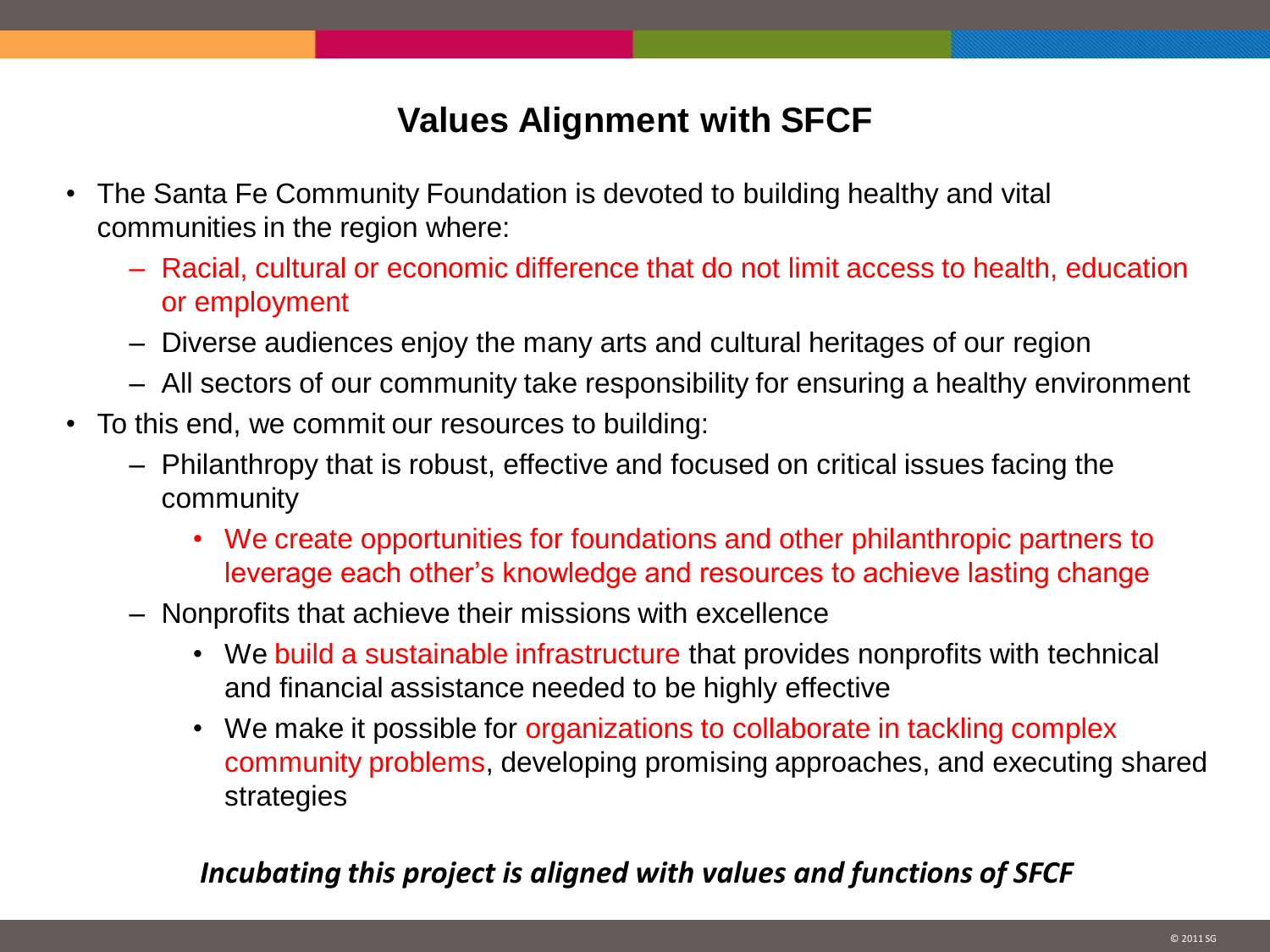Colle

**Santa Fe Community Foundation Will be the Backbone Organization While we Incubate the Health Equity Institute**

### **Key Functions of Backbones**

- 1. Providing Overall Project **Strategic Coherence**
- 2. Facilitating **Effective Dialogues**
- 3. Managing **Data Collection & Analysis**
- 4. Supporting **Community Engagement\***
- 5. Developing Effective **Communications\***

### **Successful Backbones**

- Have a high level of **credibility within the community**
- Serve as **neutral conveners**
- Have a **dedicated staff**
- **Build key relationships** across members of the initiative
- **Focus people's attention** and create a sense of **urgency**
- Frame issues in a way that **presents opportunities as well as difficulties**
- Use the **measurement and evaluation process as a tool of learning and progress** not only accountability

*Backbones must balance the tension that exists between keeping everyone coordinated and accountable, while staying behind the scenes in order to establish collective ownership*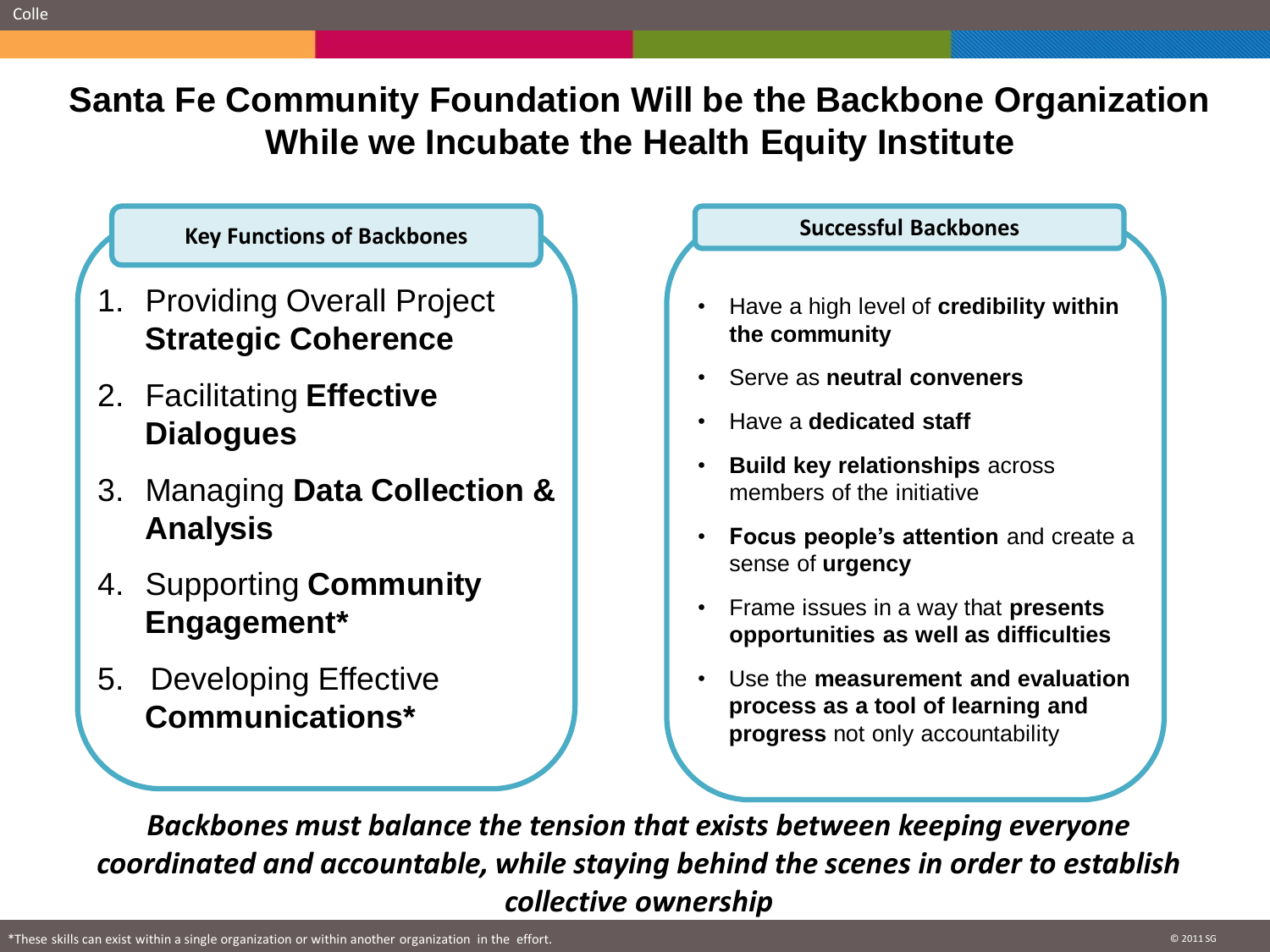# **Initial Health Equity Partners**





*We expect the number of partnerships to grow over time*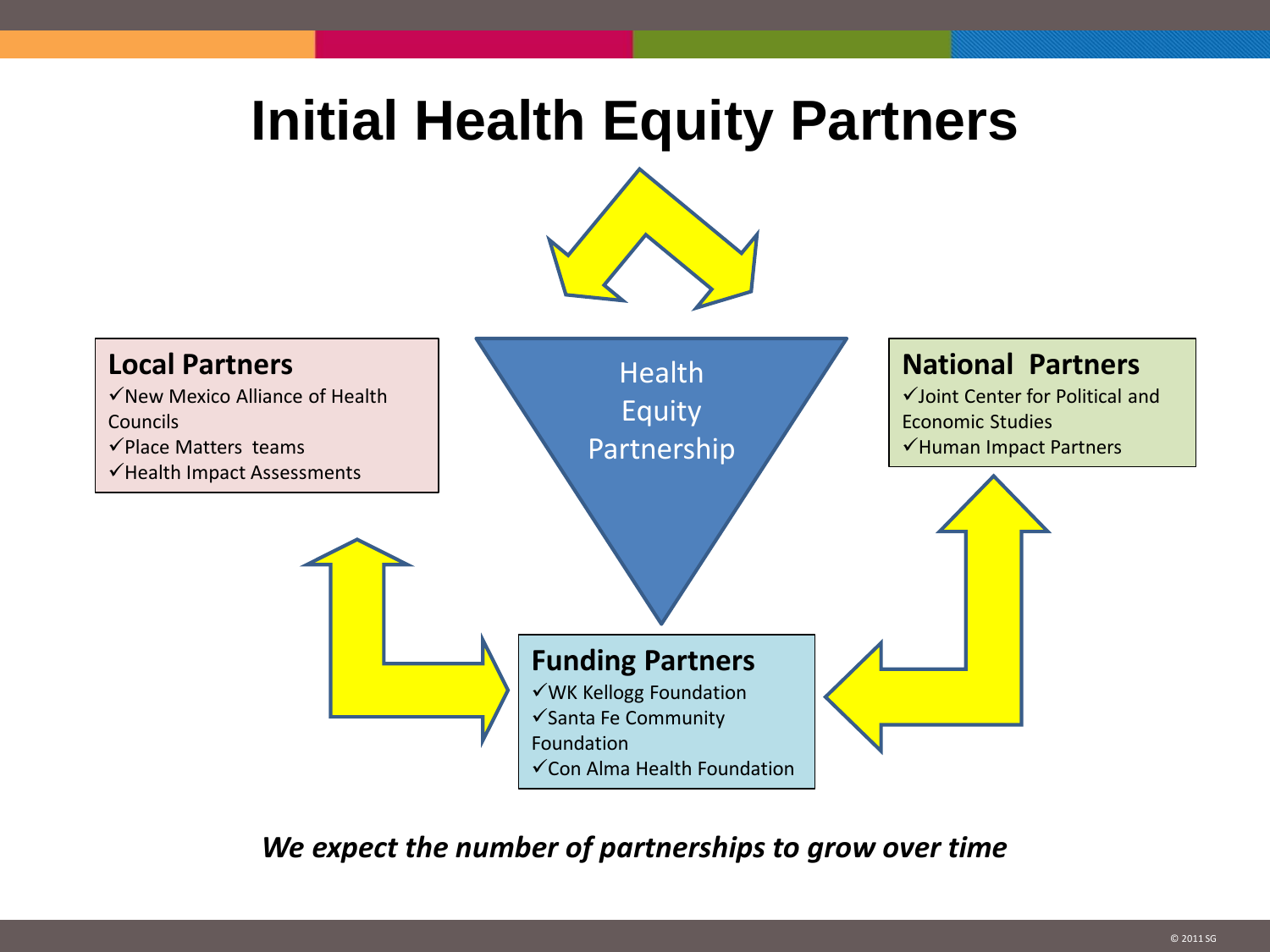## **Health Equity Institute Over Three Overlapping Key Phases**